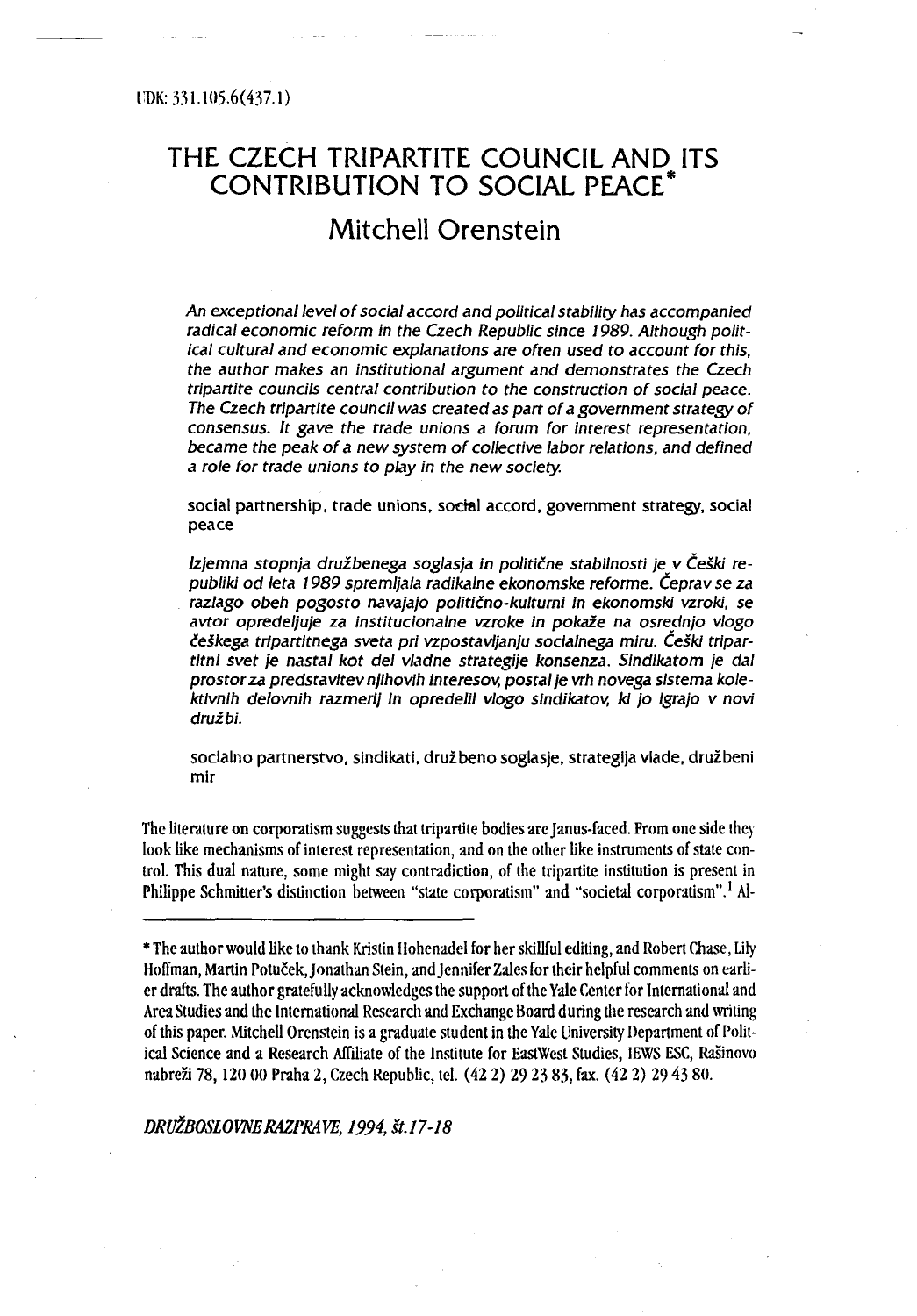though Schmitter intended these categories to function as Weberian ideal types, in practice both state control and societal interest representation are present in all tripartite bodies, creating a persistent tension.

This tension pervades the Czech tripartite Council for Economic and Social Accord (RHSD), which has been variously interpreted as a great success at engineering social harmony during the Czech transition and as embodying a monumental failure of the trade unions to play a significant role in the transformation process . Some researchers have portrayed the tripartite as a form of "social pseudo-partnership"<sup>2</sup> and see it mainly as a clever trap the Czech state has laid for a weak labor movement. Other authors take a less negative view, examining the benefits Czech trade unions derive from participation in the tripartite body.<sup>3</sup> Has the tripartite council contributed to social accord in the Czech Republic? And have the trade unions been disempowered by participation in the government strategy of consensus? These central issues expose the tension between interest representation and state control manifest in the Czech tripartite.

# Social Accord as a Government Strategy

The Czechoslovak government, perhaps more resolutely than any other government in the region, attempted to create a social consensus around the program of radical economic reform in 1990 . The government strategy was outlined in the "Scenario for Social Reform" that was approved by parliament in September 1990 along with the fundamental "Scenario for Economic Reform". The social reform document outlined a package of social policies, employment policies, legal reforms, and institutional innovations specifically intended to "soften the accompanying shocks" of the economic transformation.<sup>4</sup> This combination of social and economic reforms, exceptional in the region, forms the core of the Czech "small miracle" that Prime Minister Vaclav Klaus defines as the "relatively very quick, very successful and relatively painless and non-conflictual transition from a communist society to a free and open society and a market economy" .' The specificity of the Czech experience and the consequent political success of Klaus" government are based on the implementation of a "painless and non-conflictual transformation" 6

The Czech Republic is unique among the post-communist countries of Central and Eastern Europe in the level of social peace that has characterized its socio-economic transformation . The Czech Republic has experienced only a handful of strikes since 1989, while Poland was riddled by more than 300 strikes in 1993 alone (7,362 if each school strike is included individually).<sup>7</sup> The Czech trade unions" quiescence can be explained, in part, by an unemployment rate that stands below 4%.<sup>8</sup> Thanks to the policies of social consensus, Vaclav Klaus's neo-liberal government has maintained 50-60% popularity since June 1992, while his personal approval rating has fluctuated between 60-70%.<sup>9</sup> Government popularity in Hungary, Slovakia, and Poland has only occasionally reached these levels . The Klaus government remains the most successful and, after the recent Polish and Hungarian elections, the only neo-liberal government in the region.

The Czech experience defies the conventional wisdom that radical economic transformation is impossible in a new democracy without severe social tension and discord . One prominent theo-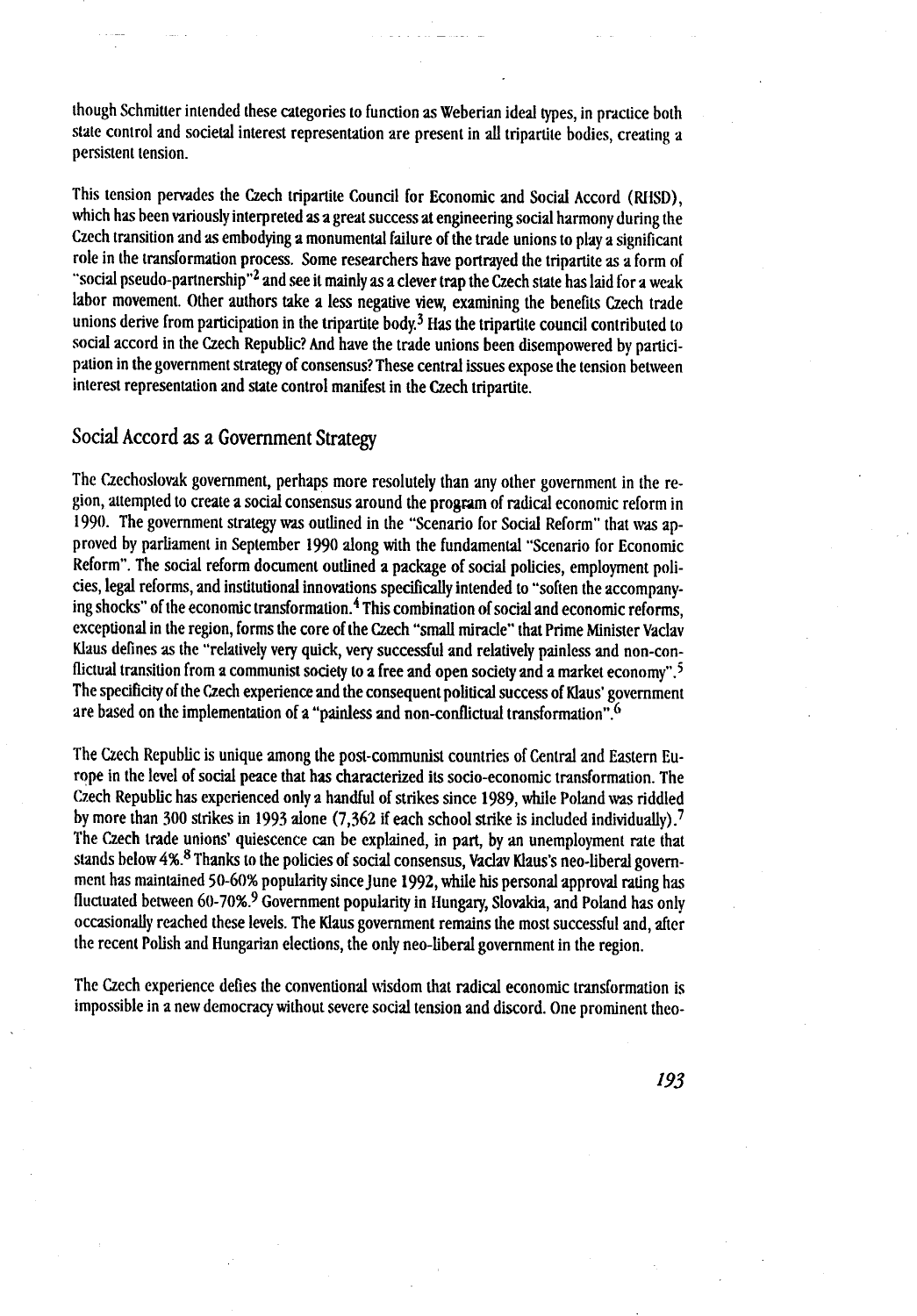retical proponent of this idea is Adam Przeworski. In Democracy and the market, Przeworski argues that societies naturally tend to protect themselves from exposure to disruptive market forces. Przeworski predicts a start-stop-start cycle of economic reform and social reaction in Central and Eastern Europe. <sup>10</sup> Neo-liberal economic reformers will seek to implement deep but painful market reforms; societies will react against market reformers and vote in social-democratic oriented parties in the next elections, who promise to protect society from market forces . When the reforms slow to a standstill, voters tempted by promises of radical change may opt for a new round of reforms.

This start-stop-start cycle may well be occurring in Poland, where neo-liberal Solidarity reformers were replaced in September 1993 by a coalition of the Union of the Democratic Left and the Peasant Party. Both left-oriented parties promised voters refuge from the most painful aspects of market reform. Pensioners were promised increased pensions ; farmers were promised increased subsidies . The Czech Republic has so far avoided the cycle of reform and reaction by constructing a durable consensus for reform.

# Explaining Social Peace

The explanations generally used to account for the relative social tranquility of the Czech transition can be divided into three groups: political cultural, economic, or institutional. Perhaps the most prominent structural explanation is a political cultural argument that the Czechs have a very disciplined and consensual democratic political culture.<sup>11</sup> According to this view, social partnership and consensual, non-confrontational decision-making comes naturally to the Czechs . There are many variations on this argument, many of which contain some truth. To the extent that such political cultural arguments are correct, it is possible to view the tripartite council as an institutional expression of the Czech policy-making style and try to evaluate its functions in achieving agreement.

The second group of arguments emphasize the relative economic prosperity of the Czech Republic in comparison with other Central and East European countries . Again, the range of economic arguments is broad: the Czech Republic is historically more prosperous and has a long history of successful capitalist industrialization; the Czech Republic had a far lower per capita foreign debt than other post-communist countries and therefore had a much better starting point for its transition; the enormous tourist revenues from the millions of foreigners discovering Prague have vastly improved the Czech balance of payments; the geographic position of the Czech Republic, surrounded by prosperous Germanic and Western countries (Germany and Austria), has alleviated unemployment and brought increased husiness opportunities . All of these structural arguments end in the statement that the Czech Republic has enjoyed more favorahle economic conditions, significantly alleviating the post-communist social crisis .

Political cultural and economic explanations contain elements of truth . Nonetheless they remain at a very high level of abstraction and fall to explain the Czech social consensus in terms of actual policies, institutions, and actors . They ignore the possibility that policies, institutions, and actors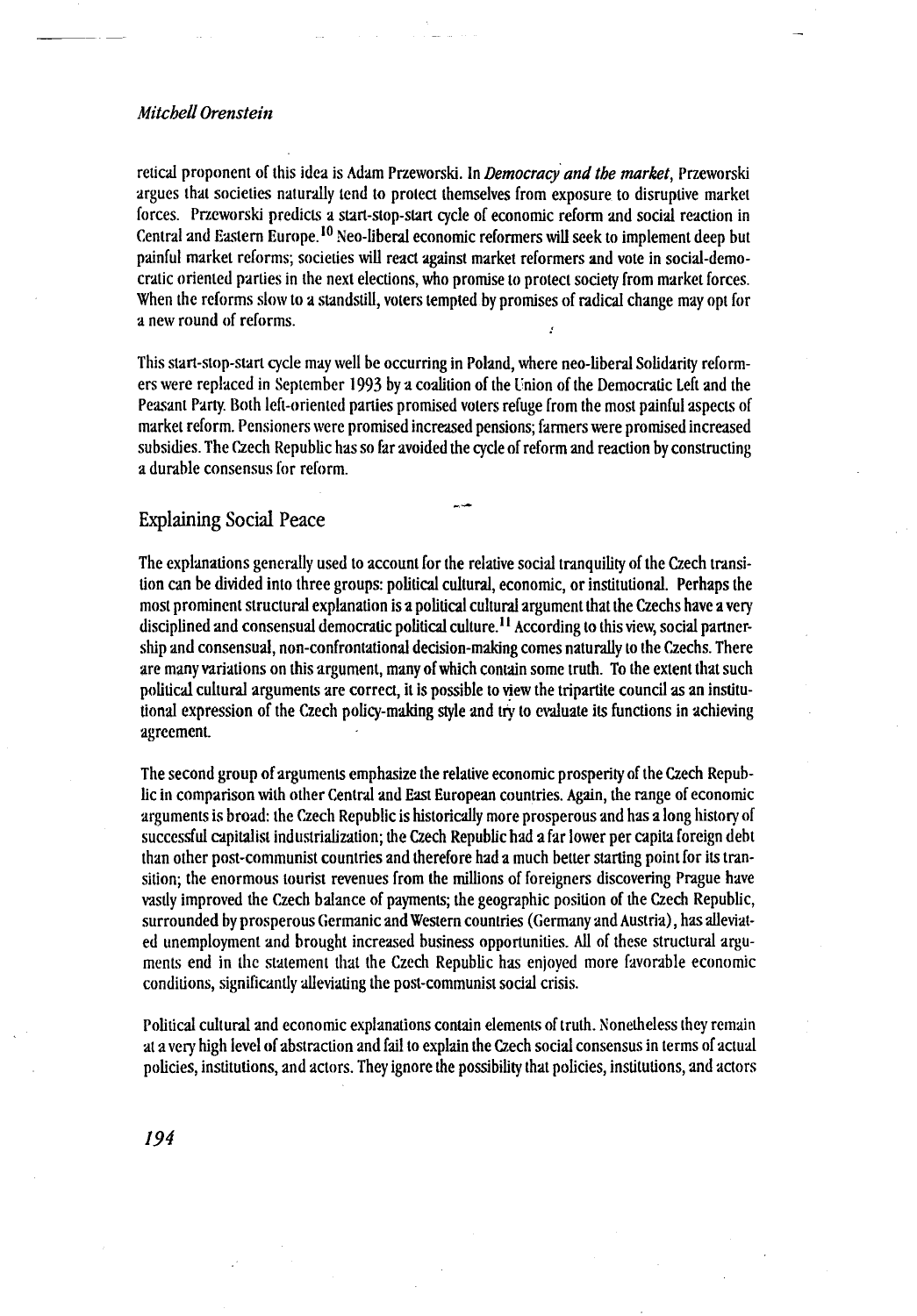determine the social peace and the conditions for its continuation. If these structural arguments are correct, then the existence or non-existence of a tripartite council should have no bearing on the level of social accord. This position, however, makes little sense when one looks at the structure of government-trade union relations, since decisions that may protect or threaten social accord are constantly being made.

The institution of the tripartite council played an important role in the strategy of social accord . According to one deputy minister involved in the creation of the tripartite system, the tripartites quickly proved to he extremely effective and timely measures, because they gave the parties time to organise, pass through the necessary initial period of confrontation and learn how to negotiate and cooperate in finding solutions to social problems in the interest of all the parties concerned.<sup>12</sup>

The tripartite system made three significant contributions to social accord in the Czech Republic. First, it facilitated the creation of a corporatist system of labor relations in the Czech Republic. Secondly, the tripartite structure created the necessary conditions for the low-wage, low-unemployment policies that the Czech governments has pursued into 1994 . Thirdly; the tripartite council created a forum for discussion, debate, and even compromise on social and labor policy.

# What is the Council of Economic and Social Accord?

The Council was founded on October 10, 1990 on the basis of a voluntary agreement among the three "social partners": the government, trade unions, and employer associations.<sup>13</sup> Each year the Council negotiates a General Agreement that sets the policy agenda and general wage agreement. The Council holds monthly plenary sessions as well as meetings of its presidium and working groups. The plenary session is the tripartite's main negotiating body, comprised of seven representatives from each side, as well as a restricted number of consultants and advisers . The trade unions are represented by six members of the Czech and Moravian Chamber of Trade Unions (ČMKOS) and one member of the Confederation of Arts and Culture . The government is officially represented by seven ministers, although it is common for their advisers and assistants to represent them in negotiations. The employers are represented by the chairmen of seven different employer associations and unions, grouped together into a loose Coordinating Council of Business Associations.

The government is required to submit all important legislation affecting trade unions, employees, and social policy to the tripartite council before submitting it to parliament. Other social partners may also submit material for discussion, including draft laws, but this is less common . In the discussions of the working groups and the plenary session, an attempt is made to reach consensus positions on "material for discussion", which often consists of draft laws or government policies. "Material for information", often analyses of the course of the economy or social policy, is also discussed and evaluated. The plenary session is not required to reach consensus on material for discussion . If it does reach consensus by a unanimous vote, then the agreement is considered "binding" on all parties, although it has no legal status, but rather that of a "gentlemen's agreement". If no consensus is reached, the government is required to report the positions of the other social partners when it presents the legislation or program to parliament. 14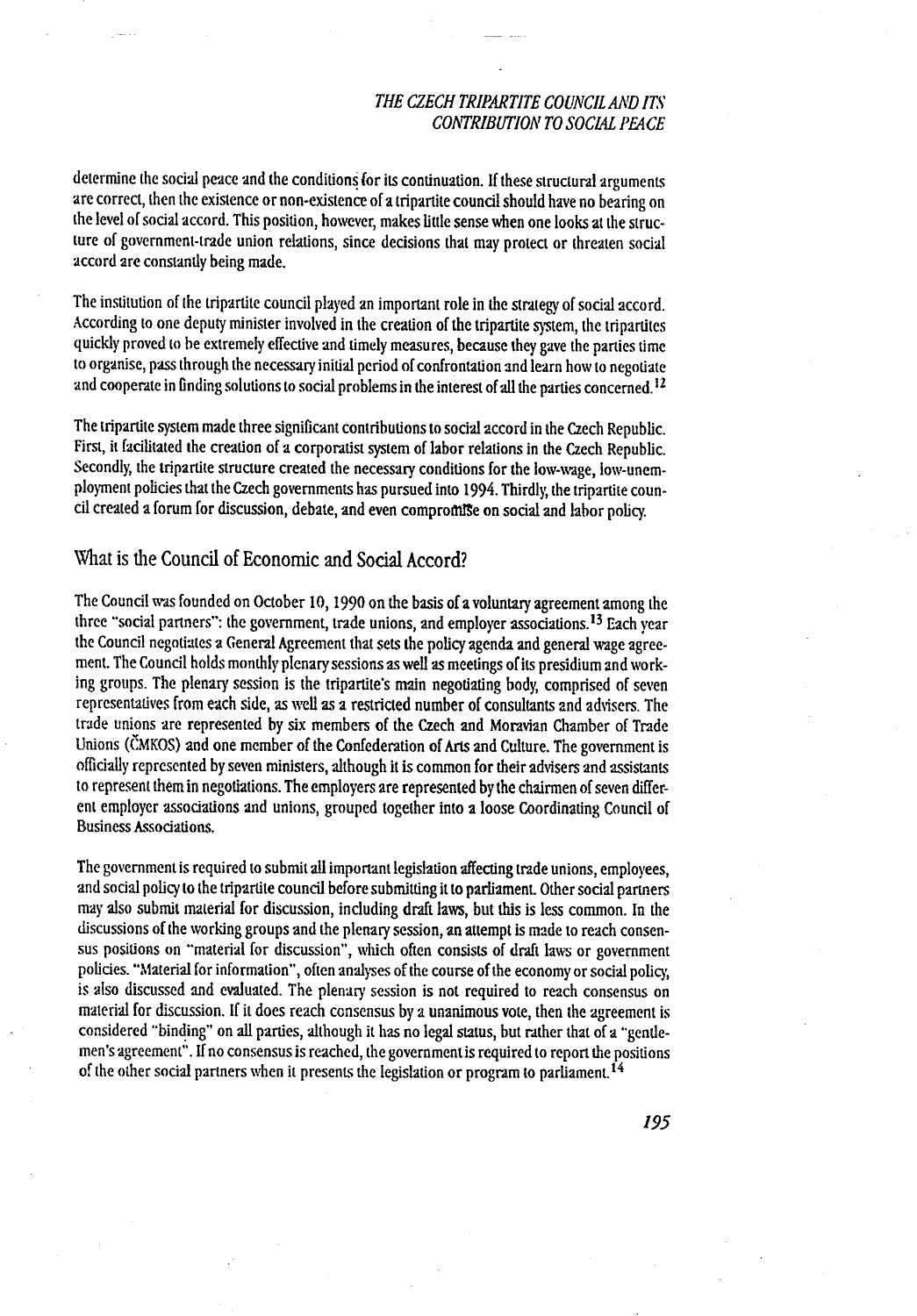The tripartite council fulfills two functions in the institutional and legal framework of the Czech state. First, it provides a forum for the discussion of government legislative and programmatic initiatives among the social partners . Secondly, it plays an important role in the system of collective labor relations in the Czech Republic, through indicative wage bargaining and negotiations that affect the structure of employer-employee relations . In this way, the tripartite has been central to the low-wage, low-unemployment strategy of the Czech government . Both functions have played an important role in the construction of social peace.

## Corporatist System of Labor Relations

The Czech Council of Economic and Social Agreement is the peak organization of the country"s corporatist system of collective bargaining that was elaborated in the Collective Bargaining Act of 1991 . Written with strong trade union and International Labour Organization participation, the act was negotiated through the tripartite itself. In conjunction with the Act on Wages of 1991 and the much-amended Labor Code, the Collective Bargaining Act completes a system of lahor law in the Czech Republic generally favorable to the trade unions.<sup>15</sup> Czech workers enjoy relatively strong protection against job dismissal. Trade union bargaining power and the right to strike are protected in accordance with the norms of the International Labour Organization (ILO) .

The Czech Republic has a three-tiered corporatist system of collective bargaining . At the highest level sits the national tripartite council. The tripartite concludes a yearly General Agreement that sets basic wage guidelines and the agenda for council negotiations during the following calendar year. Collective bargaining at the national level involves four basic components: setting indicative real wage growth levels, defining minimum wages, negotiating real wage growth limits, and making explicit wage agreements for workers in the "budgetary sector". The Czech Republic has 750,000 state employees<sup>16</sup> whose wages are set by laws that must be negotiated in the tripartite council . Minimum wages and excessive wage taxes are set hy government decree, in accordance with the amended Act on Wages. Indicative wage growth levels have been negotiated and included each year in the General Agreement.

Below the national level are branch-level or regional-level collective agreements between associations of employers and branch trade unions, called "collective agreements of a higher level" . The government is not involved in the negotiation of these branch collective agreements . Instead they are concluded between associations of employers and employees and merely registered with the Ministry of Labor and Social Affairs. In reality, branch-level collective agreements are not reached in every sector of the economy . In 1993, 30 such branch agreements were registered, out of approximately 40 branches of the economy.<sup>17</sup> Branch bargaining structures are extremely varied and still in a developmental stage in many areas . Vladislav Flek, in the most detailed account to date of branch collective bargaining in the Czech Republic, writes, "On the one hand there is a relatively strong organizational structure of the branch trade unions . on the other hand, due to the governmental wage regulation and the lack of large private employers in industry, this structure so far has not started to function".<sup>18</sup> It must be noted that private employers and associations of private employers are both new, post-1989 phenomena in the Czech Republic and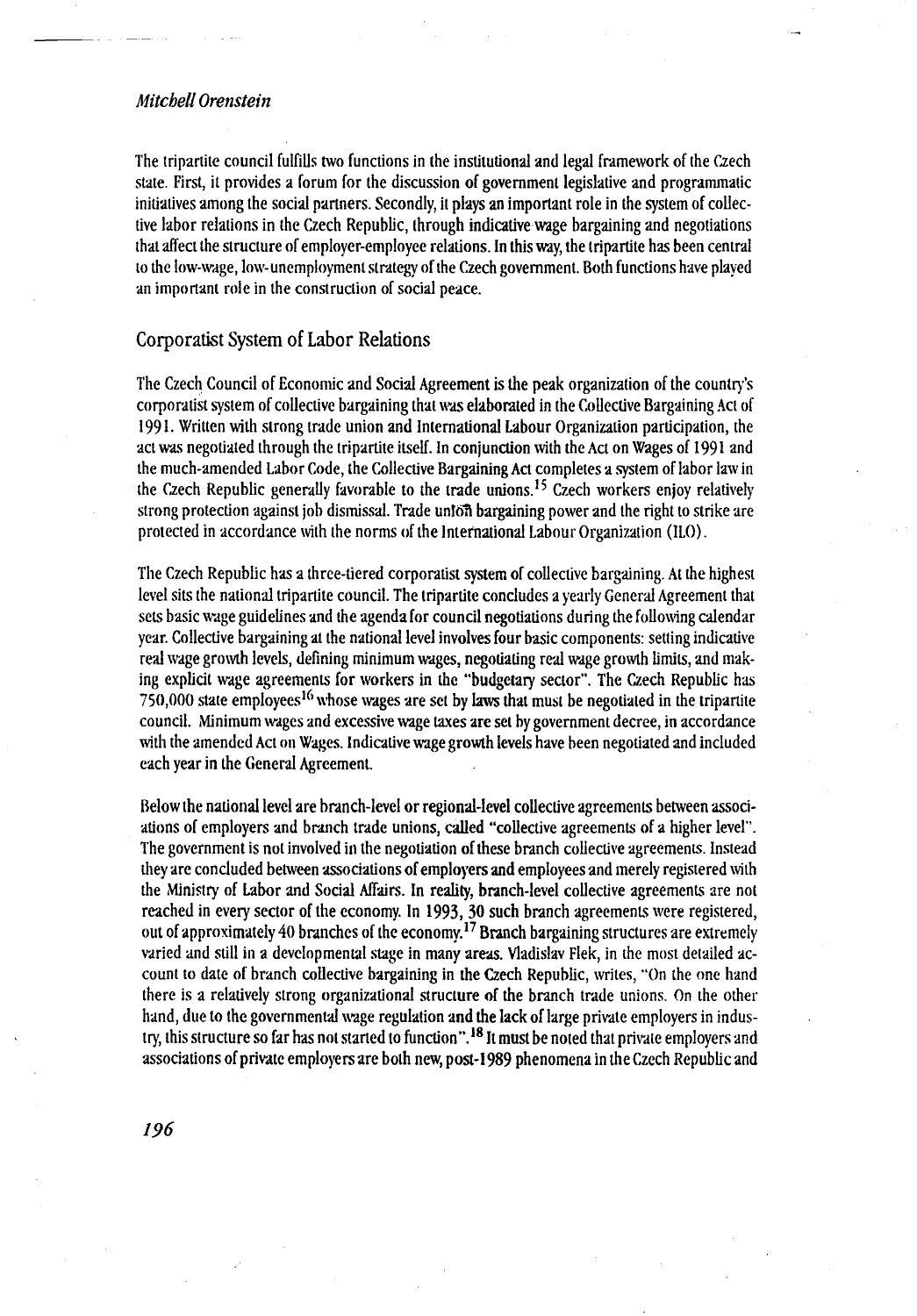as a result employers" associations are much less well organized and probably also less representative than the trade unions. In many cases, branch trade unions "practically assisted in the establishment of the employer organizations because they wanted to find partners for collective bargaining". <sup>19</sup>

The real condition of enterprise-level collective bargaining is unclear, even to the trade union central itself. In mid-1994 ČMKOS was conducting a study to determine how many businesses exist in the Czech Republic and how many had concluded collective agreements with their employees. Opinion polls show that 53% of "economically-active" Czechs are members of a trade union, although only 22% of employees of private companies reported being union members.<sup>20</sup> Such statistics indicate that the trade unions face enormous challenges in organizing employees from a rapidly growing number of private enterprises. Nonetheless, enterprise-level collective agreements appear to be the norm in many Czech companies . The question for the future is how well trade unions will make the strong collective bargaining system that exists on paper work in practice.

The system of lahor relations that was negotiated in the tripartite council, and that includes the tripartite as its peak organization, represents a significant compromise . By creating a legal framework for effective collective bargaining, the Czech government avoided trade union protests, gained labor's cooperation in tripartite consultations, and thus protected social peace at a key moment of the transformation. The trade unions were heavily involved in drafting collective bargaining legislation, and threatened to strike when dissatisfied with government legislative drafts .21 The government backed down and agreed to produce labor legislation that conformed with ILO conventions and international norms, and even allowed employee representation in private companies. Under the Czech system of "co-determination", Czech employees elect one-third of the representatives to the supervisory board of any Czech company with more than 50 employees. The supervisory board acts on behalf of shareholders and employees to oversee the work of the executive board that, according to Czech company law, is a company"s main decision-making body. The Czech trade unions, for their part, supported enterprise privatization, as long as they were able to gain a collective bargaining role and some board representation in the privatized enterprises.

#### Low Wage, Low-Unemployment Policies

The corporatist system of labor relations, which itself constituted an important compromise between the government and trade unions, made possible a further compromise: trade union acquiescence in the low-wage, low-unemployment, and low -inflation policies of the Czech government. These government policies have been crucial to the construction of social accord . In November 1993, Vaclav Klaus stated his belief that wage control and the undervalued Czech crown were the "two cushions" of economic reform. "Real wages and the real exchange rate in this phase must be relatively low to create the two cushions allowing a spanning of the not insignificant period of privatization and restructuring."<sup>22</sup> Klaus argues that wage restraint allows marginal workers to remain employed, while an under-valued crown allows marginal exporters to continue their trade,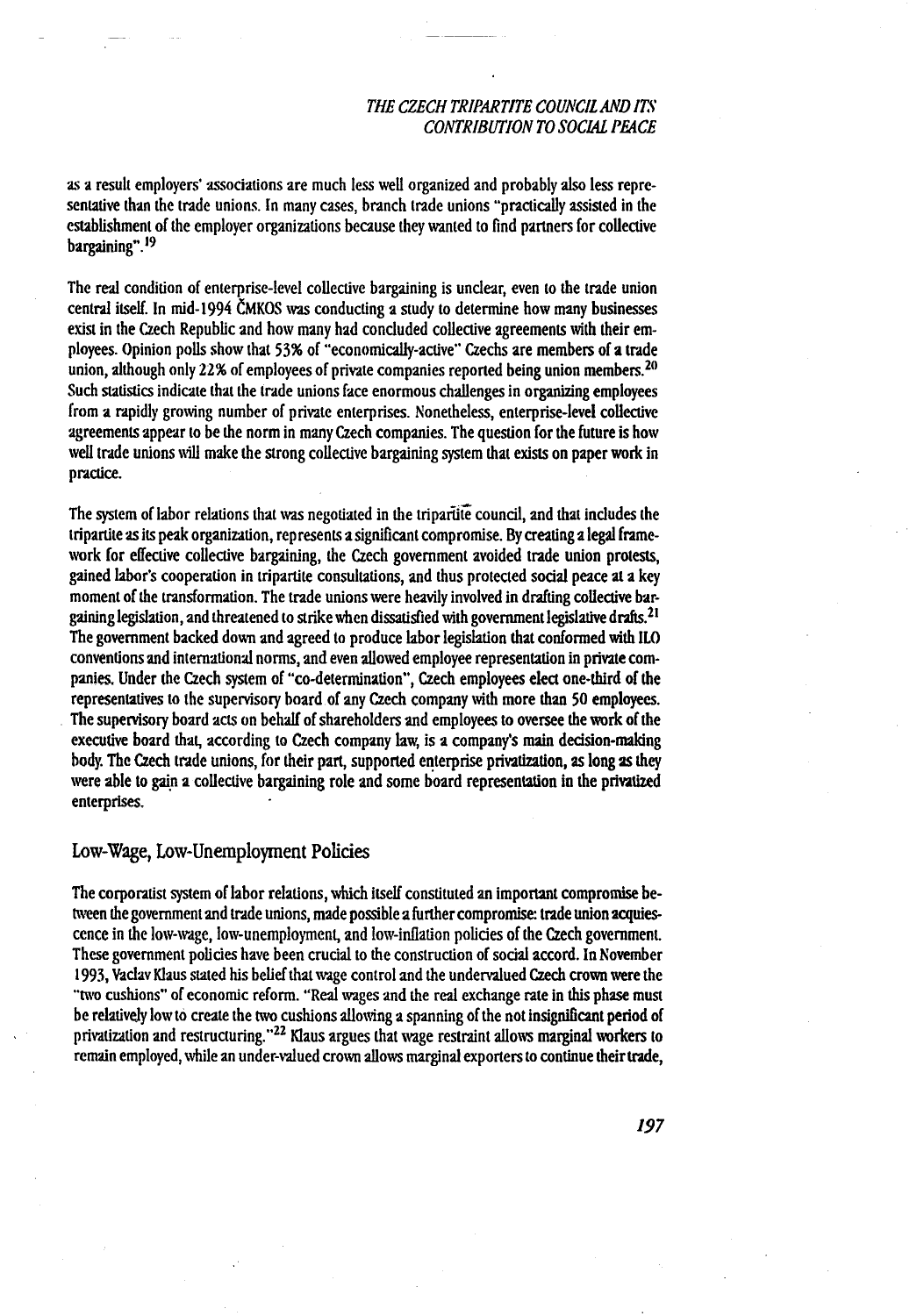and incidentally to maintain employment. In the keynote speech at the recent trade union congress, he said, "In its own economic and social policy the government works for the maximum possible welfare of all our citizens and for the highest level of employment, because we are conscious of the unhealthy and dignity-degrading nature of high, and long-term, unemployment. I believe that each of our fellow citizens and each of our trade unionists sees the achievements of our country in the post-November (1989) development". $23$ 

Wage restraint has been pursued effectively in the Czech Republic because it was negotiated in the context of the tripartite council. According to PlanEcon, a highly-respected economic analysis firm, dollar wages in the Czech Republic "dramatically lag behind Hungary and Poland (by nearly 40% and over 20%, respectively) as of late 1992 despite much higher level of development of the Czech economy relative to that of Hungary or Poland".<sup>24</sup> While wage restraint is common in East-Central Europe, popular and trade union acceptance of this policy is exceptional. In Poland, the popiwek excess wage tax has been a major cause of strife between the trade unions and successive governments . In the Czech Republic, trade unions have never mobilized to oppose the excess wage tax, although the labor representatives in the tripartite have publicly opposed wage controls since 1992.

Wage controls are a relic of central planning. While wages have been liberalized to a significant degree, the labor market remains highly state-controlled in the Czech Republic. Under the old system, each job was categorized and the wages for each category were administratively determined each year. This system still continues for state workers, whose wages are set through a special yearly law on state employment. In 1991, along with price liberalization, the government took the first guarded steps towards the creation of a labor market. However, the government's obsession with preventing inflation dictated that it would retain a strong role in limiting wage growth. Price liberalization in 1991 was expected to create a substantial expansion in the consumer price index. In order to prevent these one-time price increases from causing a wage-price spiral of inflationary expectations, the government sought to limit wage growth to below the inflation rate. In the short run, this would cause a drop in real wages. In the long run, real wages were expected to grow gradually to catch up.

The Czech government used the decree powers of central planning to implement a tough wages policy. Decree 15/1991 forced every state and private enterprise with 25 or more employees to remain within a wage growth limit set by the government or be subject to a tax penalty . This wage restraint was negotiated and agreed in the context of the tripartite, leading one observer to remark that "anti-inflationary wage regulation accompanied by a significant fall of real wages for 1991 was the only tangible outcome of the Czechoslovak tripartite system" . 25

The 1991 wage restraint worked extremely well; too well, in fact, from the trade union perspective. Inflation in 1991 reached 60% and real wages dropped precipitously, by approximately 26%. <sup>26</sup> Trade unions, under pressure from their membership, demanded an end to wage regulation in 1992 . However, in January 1992 the government managed to pass through parliament the Wages Act l/1992, which while extending the range of unions" collective bargaining powers, also gave the government the power to set excess wages tax by decree . These decrees must, in princi-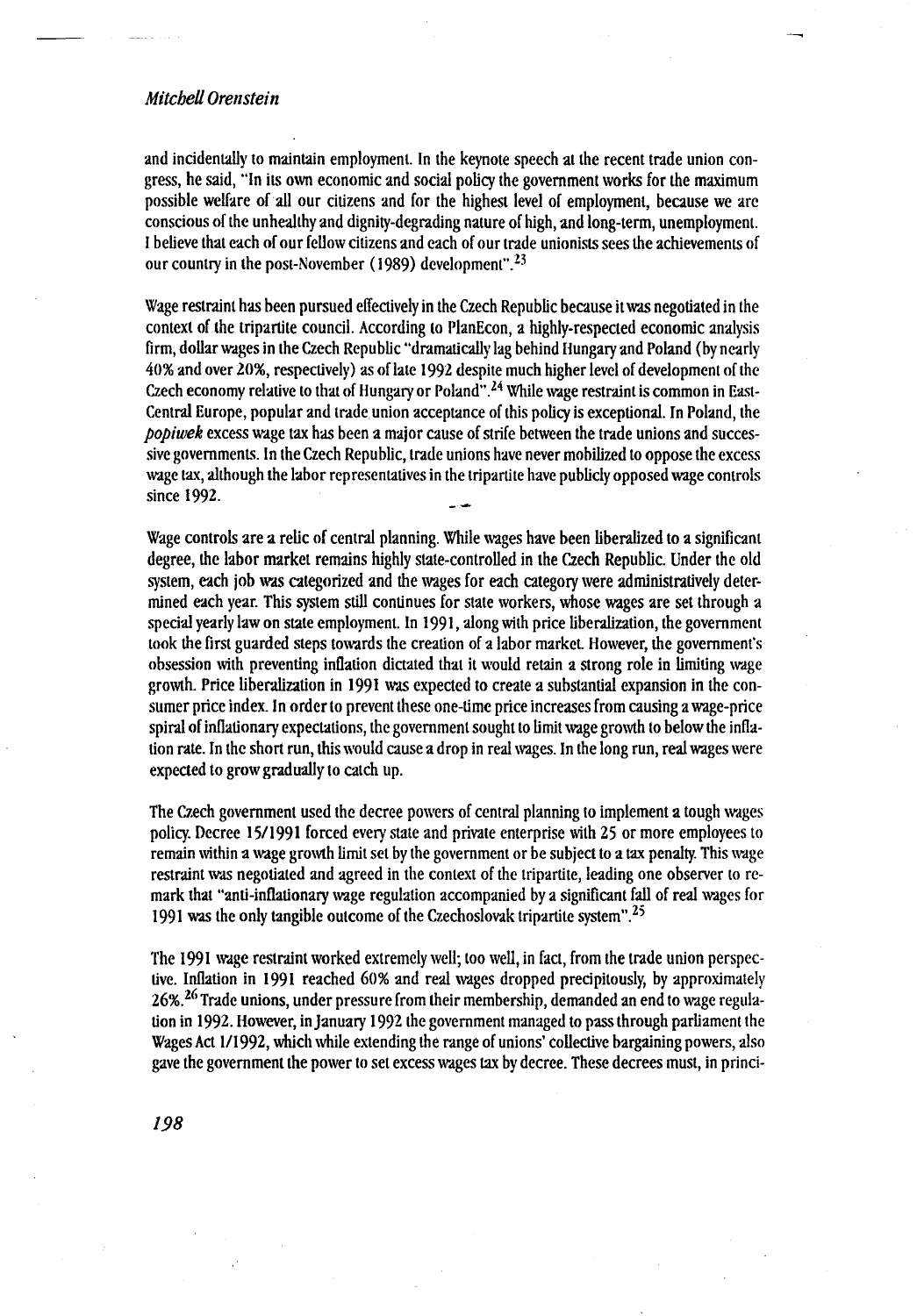ple, be negotiated and agreed in the tripartite council . The final decision, however, rests with the government.

Tripartite negotiation of government wage tax decrees has given the council some influence over government policy. The experiences of 1992 demonstrate exactly how much. Disputes over the system of wage regulation through an excess wage tax continued through the first quarter of 1992 and delayed the signing of the General Agreement for that year. At the end of March, the trade unions threatened not to sign the General Agreement until the wage regulation issue was re solved.<sup>27</sup> It was not resolved until April 22, when the tripartite agreed to a wage tax based not only on inflation, but rather linked to enterprise profits as well. In addition, the new wage regulation exempted most private firms and joint ventures with more than 30% foreign ownership.<sup>28</sup> The General Agreements in 1993 and 1994 provided for real wage growth, but wage limits were kept in place, and even strengthened in the wake of a dramatic growth in real wages in the latter half of 1992 that frightened government policy-makers. Wage control was re-extended to cover all private enterprises with more than 24 employees.<sup>29</sup> In the fall of 1994, the tripartite was debating a timeline for ending wage regulation, in conjunction with the conclusion of the second wave of privatization . The government has always promised an end to wage regulation once privatization is complete. Now, it appears to want to dilute this promise. Even if the Czech government decides to remove regulation at some point in the future, it retains its power under the Act on Wages to reimpose wage policies by decree whenever it judges necessary.

#### Active Labor Market Policies

In addition to low-wage policies used to reduce the level of unemployment in the Czech Republic, the government has implemented effective active labor market policies that help the unemployed find new jobs quickly. An important priority for the trade unions, these policies were negotiated through the tripartite, which also supervised their administration. Active labor market policies include retraining programs, jobs programs, and other forms of government intervention in the labor market designed to increase its efficiency and to reduce unemployment.

In February 1991, the Czech Republic enacted tripartite-approved legislation that created a number of programs to he administrated by a new network of district labor offices established in 1990 . District offices were mandated to provide "socially purposeful jobs" (long-term), "publicly useful jobs" (short-term), jobs for new graduates, and retraining from a budget provided by the Ministry of Labor and Social Affairs . Socially purposeful jobs include assistance to new entrepreneurs and new job creation with existing employers . Employers who create and maintain socially purposeful jobs for one to two years receive a suhsidy from the district labor office . Publicly useful jobs, lasting up to six months, normally involve some type of community service work, from street cleaning to small building projects. The labor offices had almost complete discretion in allocating funds.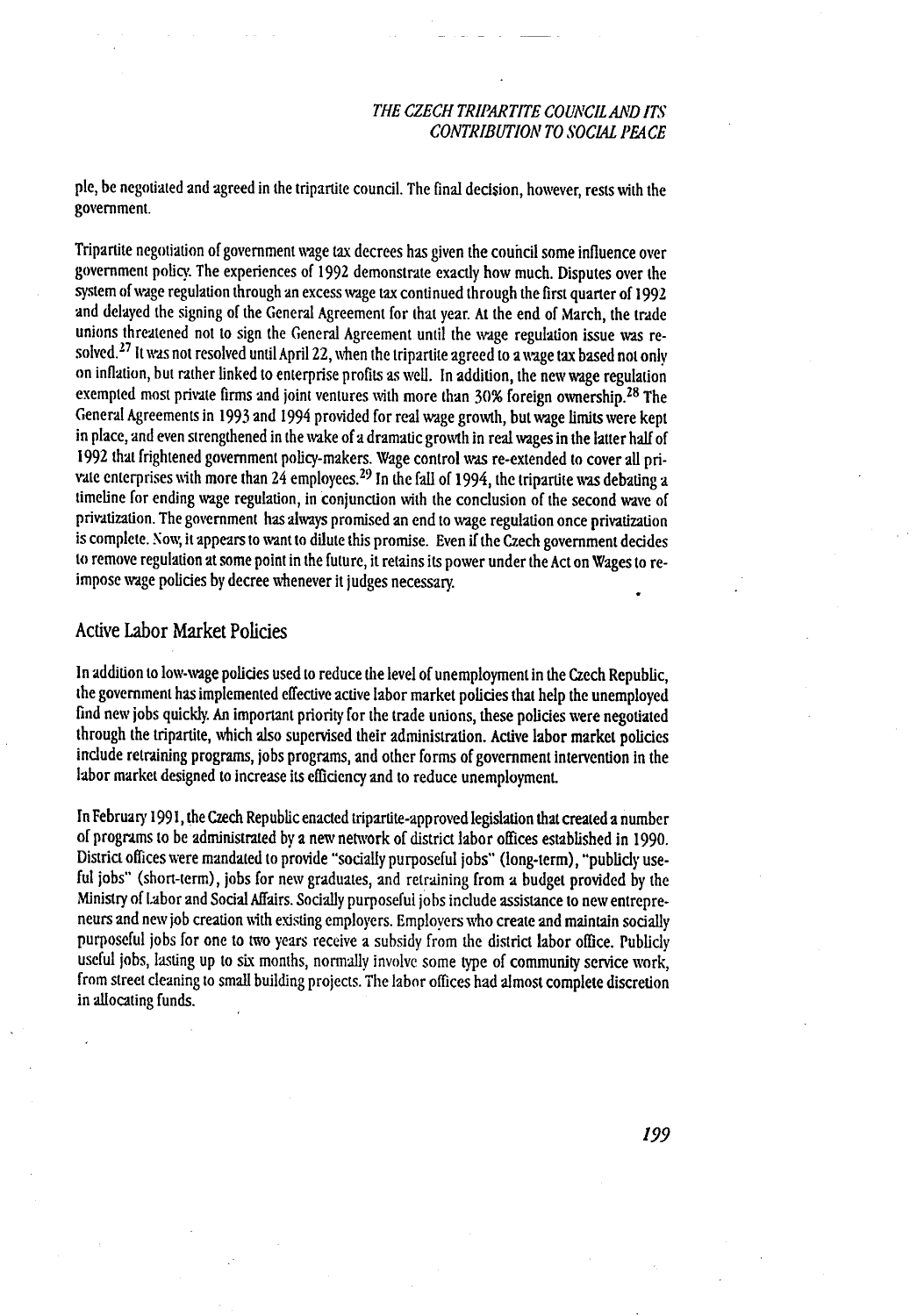In 1992-93, at any given time the number of people employed through the various jobs programs ranged from 100,000 to 140,000, making up about 2% of total employment. The Czech government spent 1.7 billion crowns (\$58 million) on active labor market policies in 1992.<sup>30</sup> The district labor office system in the Czech Republic, efficiently computerized and sufficiently staffed, is the most successful in the region.<sup>31</sup> Active labor policies were an important element of the 1991 General Agreement in the Czechoslovak tripartite council and in subsequent agreements at the republic level. These policies represented a response to trade union concerns about unemployment, and were explicitly designed to retain labor"s support for the program of economic reform .

# Forum for Social Discourse

In the overall interest of "preserving social peace", the tripartite council was intended to allow the social partners to "participate in the formulation and implementation of economic and social policy".<sup>32</sup> In practice, participation has been limited. While willing to discuss its plans in the tripartite forum, the government has not compromised on core elements of its policy less, the tripartite has provided a forum for limited compromise and policy-making on issues of lesser importance to the government. Tripartite discussions can even lead to small modifications of government policy on important issues like the excess wages tax, as discussed above . Important examples of policy-making in the tripartite include the negotiation of energy policy, in which employers took the lead, and in the creation of a new system of workplace health and safety regulations, where the trade unions appear to have had a major impact . Trade unions have also participated in the programs to assist regions threatened by long-term unemployment.

The struggle over pension reform, however, demonstrates the social partners limited influence on certain key issues of reform . It proved impossible to reach a compromise over the new pension system in the tripartite. The trade unions consistently recommended a system of industrybased collective pension insurance, which was rejected by the government during tripartite sessions in September 1993 . The government proposed the creation of individual, private pension plans, funded in part by a state contribution. The trade unions disagreed with this program in the tripartite, insisting that collective pension insurance was necessary to insure a sufficient basic pension to all  $33$  The trade unions want mandatory employer contributions to any additional pension insurance plan, and objected strongly to the government proposal for basic pension insurance that would provide less than 50% of the average wage.<sup>34</sup> These disagreements within the tripartite are noted when the program is presented to parliament, but the trade unions have failed to make a significant impact on this and other vital areas of social policy reform.

#### The Self-Limiting State

The concept of social peace, the founding of the tripartite, the new system of collective bargaining, and consultative policy-making were not supported by then Finance Minister Vaclav Klaus<sup>33</sup> but rather reflected the priorities and strategies of the more social-democratic memhers of Civic Forum, the umbrella anti-communist movement that splintered in 1991 . The institutions of social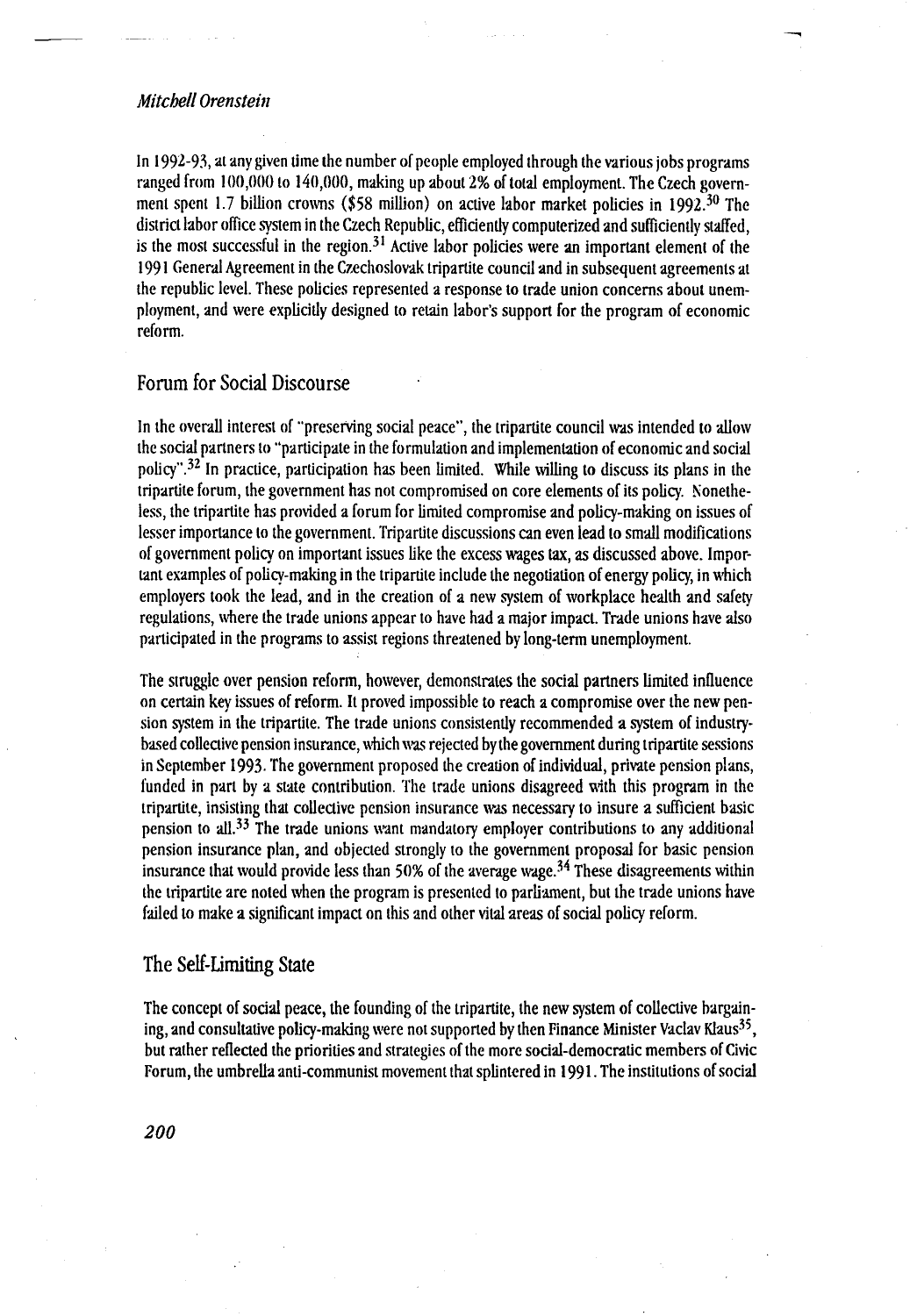consensus were founded in 1990 and 1991 under the first democratically-elected government of Prime Minister Marian Čalfa . Minister of Lahor and Social Affairs Petr Miller, who later entered the Czechoslovak Social Democratic Party and Prime Minister Čalfa, a communist party member until 1990, were the major supporters of the conciliatory stance toward the trade unions . Klaus, at the time, strongly opposed the social policies of consensus, and Minister Miller reports scores of loud arguments between himself and Klaus at cahinet meetings which Miller and his allies apparently won.<sup>36</sup>

Despite his original opposition, Klaus as Prime Minister has been willing to uphold provisions of the social consensus negotiated by the first government in order to prevent a union-sponsored social explosion. The Klaus government has taken a carrot and stick approach toward the trade unions and the tripartite . As long as the trade unions restrain their protest activity to the forum of the tripartite, they receive the "carrot" of corporatist labor relations. On the other hand, the government lashes out at the unions whenever they attempt to mobilize .

Klaus has very strong ideas about economic reform, so at any one time there are a number of priority issues of socio-economic policy that the government has developed and does not wish to compromise. The government is happy to discuss its plans with the social partners, and to incorporate certain changes in the details, hut it is not really prepared to allow the social partners to influence policy priorities. The trade unions have no choice but to accept government decislons. In exchange, the government is willing to regard the trade unions as "social partners", and to respect the tripartite structure as a model of social accord .

The Klaus government has not to date launched a major attack on the trade unions, their prerogatives, or their strong formal role in society. This tolerant policy seems strange in light of Klaus" neo-liberal views and it has prompted labor leaders to wonder why Klaus has never attempted to crush the trade unions as Ronald Reagan or Margaret Thatcher did. Richard Falbr, then vicepresident and now president of the ČMKOS, said in a September 1993 interview, "I dislike the hehavior of some representatives of the government, but I must say... that the government - with the exception of the proposed law on state employees - has not taken, till now, any concrete steps against the trade unions . The methods to knock the unions on the head are many. The English are excellent at this and I have the impression that our government knows it... I will not be surprised when the government begins to take some anti-union steps, because I do not know why we should expect something else".<sup>37</sup>

# Trade Union Mobilization: The Line in the Sand

While Klaus remains within certain boundaries in attacking the system of collective bargaining, he engages in vitriolic public tirades to intimidate the trade unions whenever they attempt to leave the calm forum of the tripartite council and take their grievances to the street . Since Summer 1993, the trade unions have twice attempted public protests of government policy and have encountered the same tough response from Prime Minister Klaus.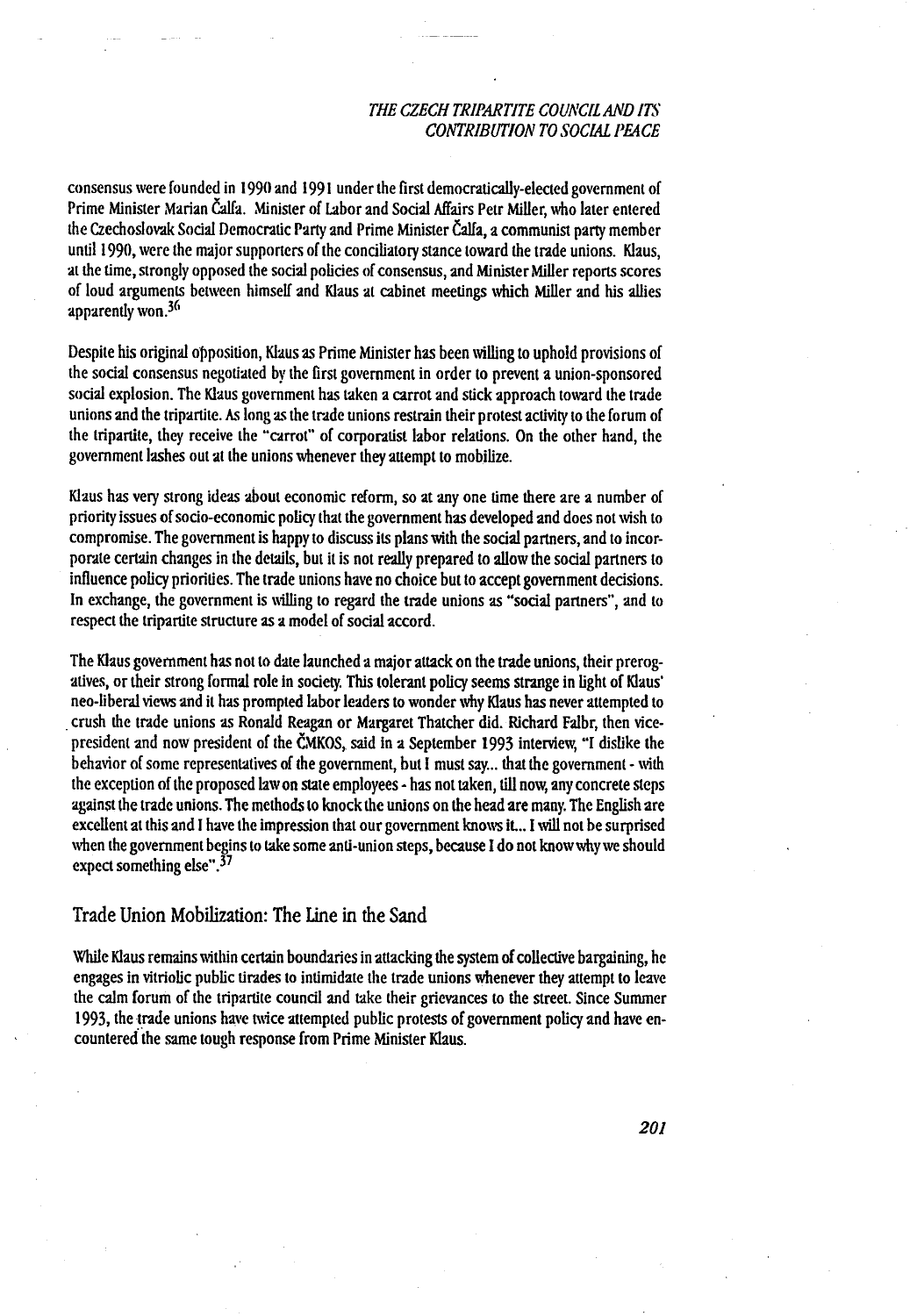The first clash occurred in August 1993 when the unions used the opportunity of a half-yearly tripartite evaluation of the 1993 General Agreement to launch what looked like a public campaign to declare opposition to government policies. Vladimir Petrus, then president of ČMKOS, gave a newspaper interview in which he accused the government of breaking the 1993 General Agreement and threatening social peace.<sup>38</sup> The trade unions detailed their position in a document entitled, "Viewpoint of the trade unions towards the fulfillment of the General Agreement of the Czech Republic", that was submitted to the tripartite.<sup>39</sup> In this document and in the proceedings of the tripartite plenary meeting on August 19, the trade unions drew their line in the sand . The document stated that the unions did not consider the work of the tripartite to represent real consultation; that consultation often begins after the government has already reached important cabinet decisions; that materials submitted by the unions are treated as informational statements and not as debating points. Besides these procedural points, the document includes a long list of substantive points in which the 1993 General Agreement was not upheld.

The document caused an angry reaction from Vaclav Klaus, who went himself to the plenary meeting of the tripartite to debate the trade union position.<sup>40</sup> The government and trade unions clashed on the five key issues of tripartite discord in 1993: wage regulation, the minimum wage, pension insurance, injury insurance, and the broadening of branch collective agreements . Recognizing the serious nature of the controversy, the government and the trade unions agreed to intensive negotiations to resolve these issues as soon as possible . The government was prepared to upbraid the trade unions, not to cancel but to intensify tripartite negotiations. The trade unions appear to have agreed to continue to work within the structure of the tripartite negotiations.

Several plausible explanations could account for the decision of the unions not to mobilize during the summer of 1993. It was mid-August and trade union members were probably on vacation . Perhaps the trade unions honestly believed that the government would improve the level of negotiations. Trade union leaders may also have been afraid of the consequences of the outburst by the Prime Minister and decided to back down.

The August conflict seems to have re-affirmed Klaus" modus operandi of answering union calls to arms with strong rhetoric designed to force the unions to back down . For this is exactly the strategy that he used in March 1994 when the trade unions announced their first mass mobilization in protest against government policy since November 1989 . However, in March 1994 Klaus" plan appears to have backfired. Calling the trade unions an "irresponsibly extremist movement" and declaring that "demogogy of this type is not acceptable"<sup>41</sup>, seemed excessive to most Czechs, including to President Vaclav Havel, who publicly defended the right of trade unions to protest in a democratic society Klaus further compared the peaceful demonstration on Staromestske namesti on March 23, 1994 to the demonstration in 1948 in which Klement Gottwald proclaimed the communist coup, an absurd claim especially since the Czech trade unions are independent of any political party.<sup>42</sup> Debate raged in the press for several days. In the end an opinion poll showed that 57% of Czechs approved of the trade unions' demonstration.<sup>43</sup> However, the trade unions failed in their immediate objective when the parliament approved an unpopular amendment to the labor code that increased the pensionable age.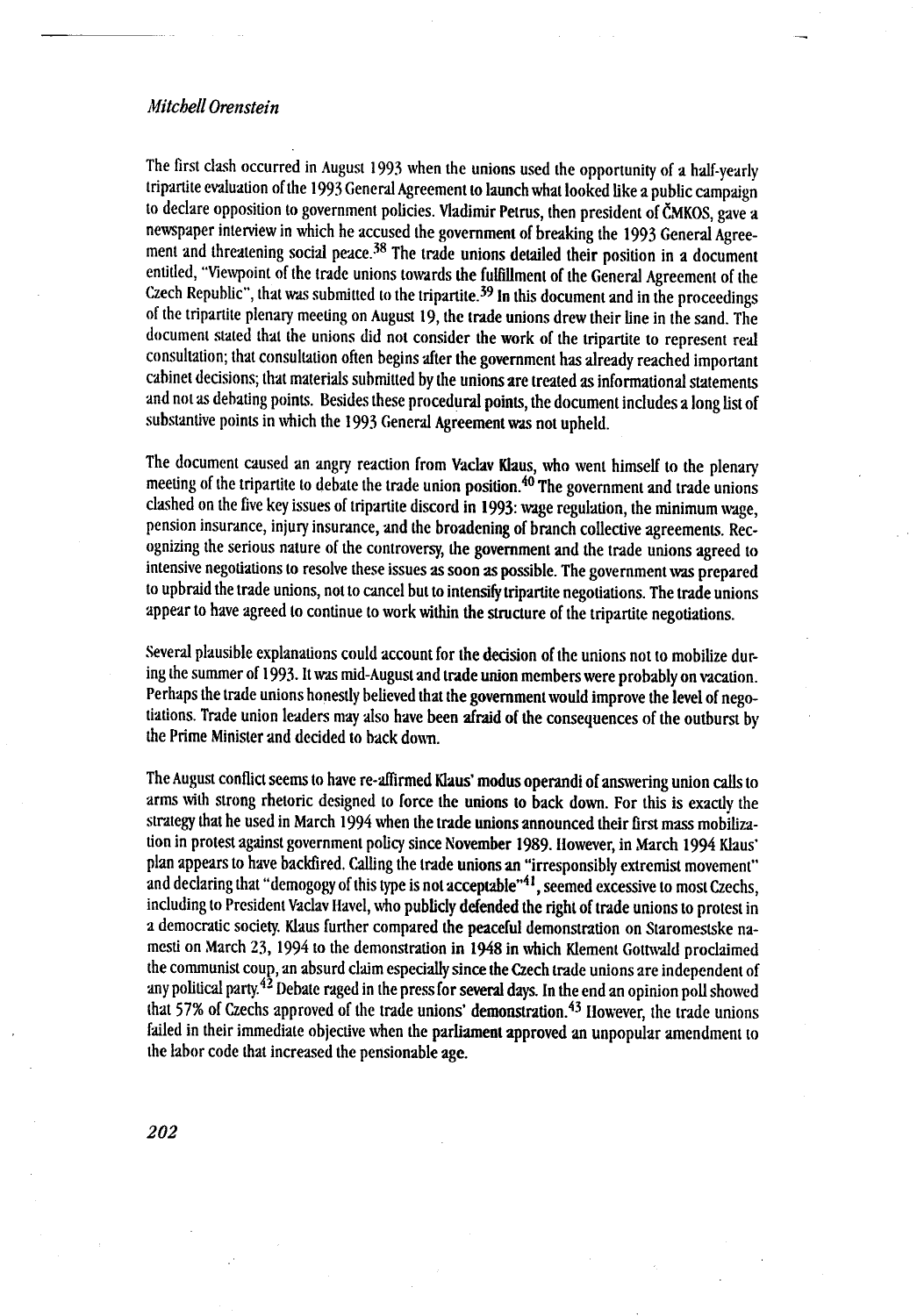The weeks following the demonstration brought a shift both within the trade union movement and in government policy. The April trade union congress elected a new president, Richard Falbr, head of the confederation of state employees, who was expected to take a more confrontational approach towards the government than the compliant former president Vladimir Petrus . Switching from his confrontational approach at the end of March, Prime Minister Klaus agreed to give tbe keynote speech at the trade union congress and used the opportunity to deliver a relatively comprehensive policy statement on labor relations. Klaus emphasized that trade unions should seek to represent only their own members and mainly at the enterprise level, therefore questioning the validity of branch and tripartite-level bargaining . At the same time, Klaus spoke the language of social peace, saying:

"The government seeks a basic consensus of the citizens in the fundamental issues of the present and the future and it is conscious of the fact that the trade unions play in this an exceptionally important role. Therefore we respect the existence of the Council of Economic and Social Agreement and we will try also in the future to negotiate in this context, even though the role of the government (and the state) as an employer, thanks to privatization, is changing in a fundamental way. We will continue to make suggestions for further changes and shifts in the tripartite negotiations, but I would like here, before you, to emphasize that we are not calling for a revolution, nor for radical changes . Further differences of opinion in these matters are therefore not, in my opinion, necessary to dramatize".<sup>44</sup>

Falbr, for his part, predicted the advent of a more conflictural period in government-labor rela tions as the government continues its Thatcherite policies and the trade unions begin to more aggressively represent the interests of its members.<sup>45</sup>

The tripartite structure and negotiations are now in a state of flux . The 1994 General Agreement is a very different, and much less specific, document than its predecessors . The government does not want to be held to specific policy compromises made in the General Agreement and has stated that it wants to reduce its role in the tripartite altogether now that the state has reduced its role as an employer through privatization. The government wishes to send "experts" rather than government ministers to tripartite negotiations, and eventually to change the council into a bi-partite collective bargaining organization, where the government plays the role of arbiter and consultant. Added together, these changes indicate that the uneasy compromise that has protected social peace up to now may in fact unravel, or be re-constituted on a newly-renegotiated basis.

#### Have the Trade Unions Been Disempowered?

Peter Rutland concludes his analysis of workers' reponses to the market transition by arguing that "Vaclav Klaus" combination of radical economic policies and cautious social policy seems to have emasculated the trade unions both politically and economically".<sup>46</sup> He points to the trade unions" inability to find effective political allies in parliament, a consequence of the weakness of the left and the unwillingness of trade unions to be identified in the public mind as post-commu-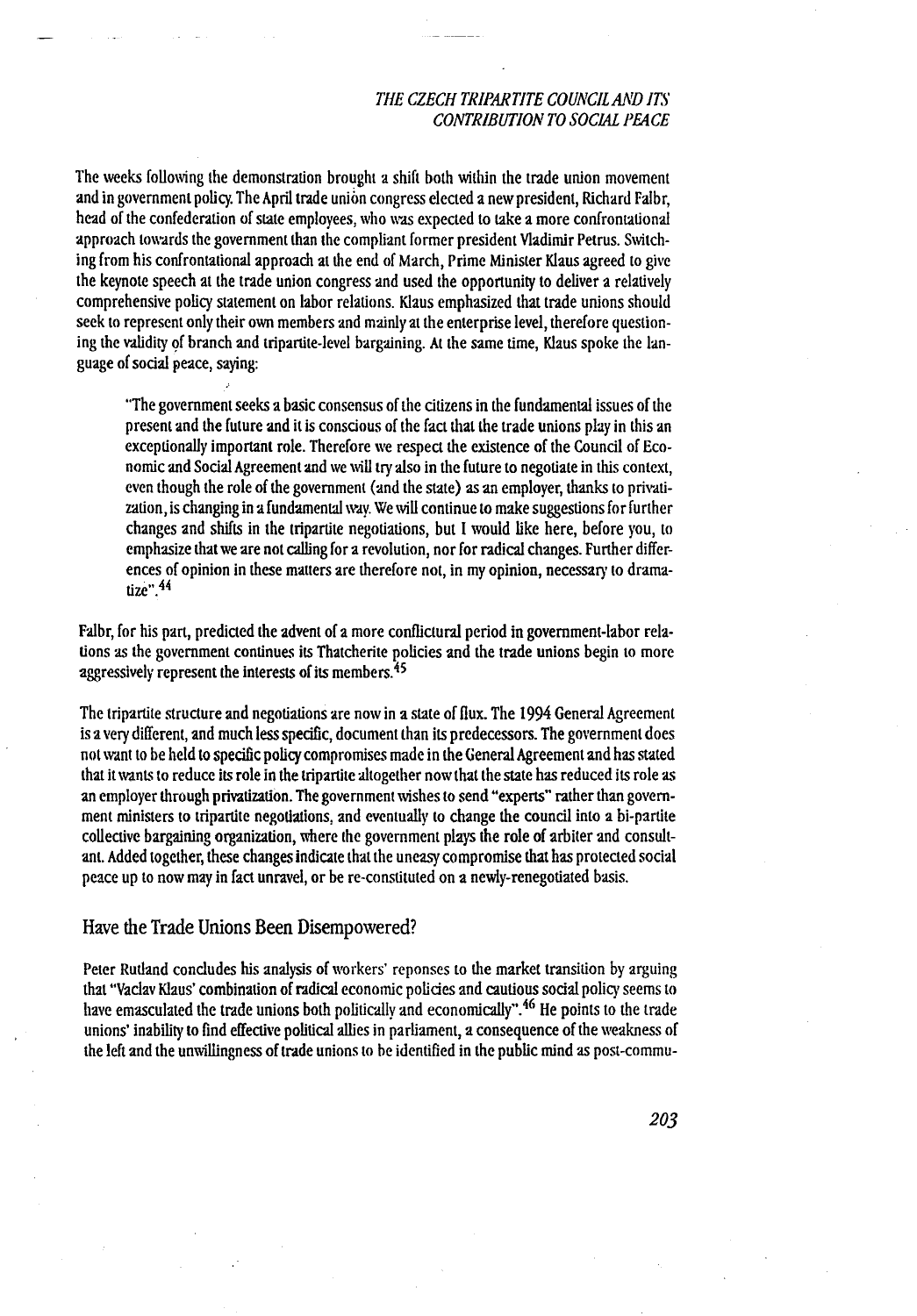nist. The government strategy has resulted in profound political isolation for the trade unions, low wages accompanied by low levels of union mobilization, concerns about the loyalty of trade union membership, and the failure of the trade unions to exercise any influence through the institutions of "sham corporatism".

 $\overline{\phantom{0}}$ 

The trade unions" success or failure should, however, be evaluated in light of their objectives during the transition. Wages in the Czech Republic are lower than in any country in East-Central Europe, except for Slovakia.<sup>47</sup> But the trade unions made full employment a central part of the trade unions" platform in 1991 48, at that time supported the government limits on wage growth, and have achieved the lowest unemployment rates in Europe.<sup>49</sup> Low wages should not necessarily he considered a failure for an egalitarian labor movement . Fritz Scharpf, a prominent German social democrat, argues in his ground-breaking work on the crisis of social democracy in Westem Europe that, "full employment cannot be recovered through strategies that are painless for the clientele of the labor movement ... If it can be solved at all, it is through a redistribution of existing work opportunities and working incomes at the expense of the great majority of those who are presently employed". $50$ 

In their program for the years 1994-98, the trade unions reaffirmed their commitment to "a rapid transformation of the Czech economy to a modern market economy primarily relying on private ownership..." Simultaneously they are placing great emphasis on the social dimension of economic development and on the social acceptability of its consequences.<sup>51</sup> Their pursuit of the strategy of social consultation and negotiation through the tripartite has undoubtedly contributed to the speed of the transformation and has arguably had a positive effect on its social consequences as well. The Czech trade unions cannot, therefore, be accused of failing to attain their own goals. But did the trade union strategy of cooperation in the tripartite lead to their disempowerment?

The Czech trade unions did not emerge from the communist period in a particularly powerful position to begin with. Unlike Poland or Hungary, no independent trade unions developed in Czechoslovakia before 1989 . The trade union movement remained a centralized transmission belt for the wishes of the party though in 1990 the old leadership was replaced by the leaders of the revolutionary strike committees that sprang up in November 1989 to support the popular demonstrations on Wenceslas Square. In the popular mind, however, the trade union movement remained a stara struktura.<sup>52</sup> The renamed Czech and Slovak Chamber of Trade Unions (ČSKOS) transformed itself into a more loose, federal structure, partly in reaction to the un-democratic centralism of the previous union structure, and partly the result of the autonomy concerns of the Slovak members. As a result of this de-centralization, inherited by the Czech and Moravian Champer, decision processes of the chamber are cumbersome.<sup>33</sup>

The loose structure of the trade union chamber, combined with the controversial nature of the transformation itself, led to significant differences of opinion within the trade union leadership . From 1992 to 1994, the Czech trade unions were led by the moderate Vladimir Petrus, who viewed the government reform strategy as "the key to the prosperity that could make the unions long-term objectives realizable".<sup>54</sup> Under Petrus, strong support for the government reform strategy,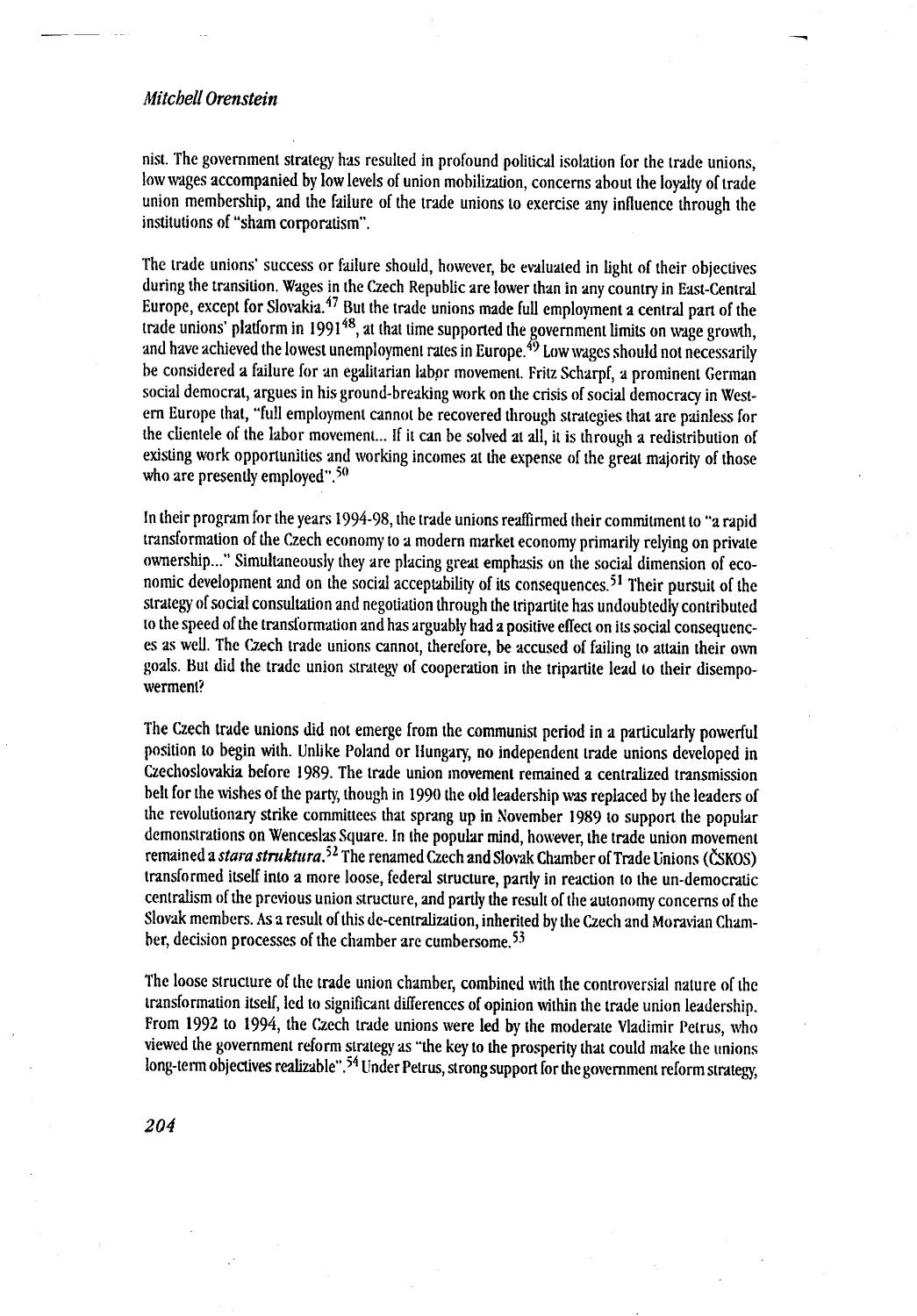shared by the majority of the trade unions" members, was accompanied by a strategy of pursuing social guarantees solely through the forum of the tripartite. A strong, but minority, group of trade unionists was very dissatisfied with this policy. Some believed, for instance, that the trade unions should reject the government program and ally with the social democratic party to support an alternative economic program . Others wanted the trade unions to promote worker buy-outs as the primary method of privatization.

Falbr"s election as president seems to have marked a shift toward a more professional, organized, and assertive chamber, though Falbr remains firmly against allying with any political party . The trade unions have improved their internal organization, replacing the 38-member "council" where each union had one vote with a new leadership body, the snem, in which member organizations are represented according to size . This has simplified decision-making while aligning ČMKOS policies more closely with those of the largest and most powerful trade unions. The professionalism of labor representatives in the tripartite has also seemingly increased . Union representatives report sigificant success in influencing the drafting of the new Law on Employment.<sup>55</sup>

The Czech trade unions have not been unwise to accept the implicit social contract offered to them through the tripartite council. Although the trade unions had very little influence over privatization, wage control, and liberalization policies of the government during the crucial period of transformation, it enabled them to carve out a place for themselves in the new society . At the April 1994 congress, the trade unions explicitly acknowledged that "the Law on Collective Bargaining has created space for improvement of labour, social and wage conditions of employees".<sup>56</sup> The degree to which the trade unions are able to take advantage of these opportunities will depend on their ability to organize workers in the private sector and to represent them effectively in collective bargaining at the enterprise, branch, and national levels.

# Interest Representation in a Liberal State

Since 1989, the Czech government has exercised extraordinarily strong control over its economic and social policy agenda. Despite the existence of the tripartite council, the government has rarely compromised on core policies with the trade unions or the nascent employers" organizations\_ Nonetheless, trade unions and employer interests have been represented through the tripartite to a limited extent. The tripartite forced minor changes on important government initiatives and had a considerably stronger voice on issues of lesser prominence . The discourse in the tripartite, while not always resulting in agreement, allowed all sides to remain in constant contact, creating a fuller mutual understanding of priorities and objectives . Moreover the tripartite itself, as the central organization in the Czech system of collective bargaining, symbolizes the trade unions" new role in society

In the process of democratization, the government has created a space for trade unions to represent their members' interests at work and in national politics. Under communism, the party-state directly controlled organizations and associations that, under the First Republic, had aspired to free representation . The post-communist Czech state has renounced direct control of civil socie-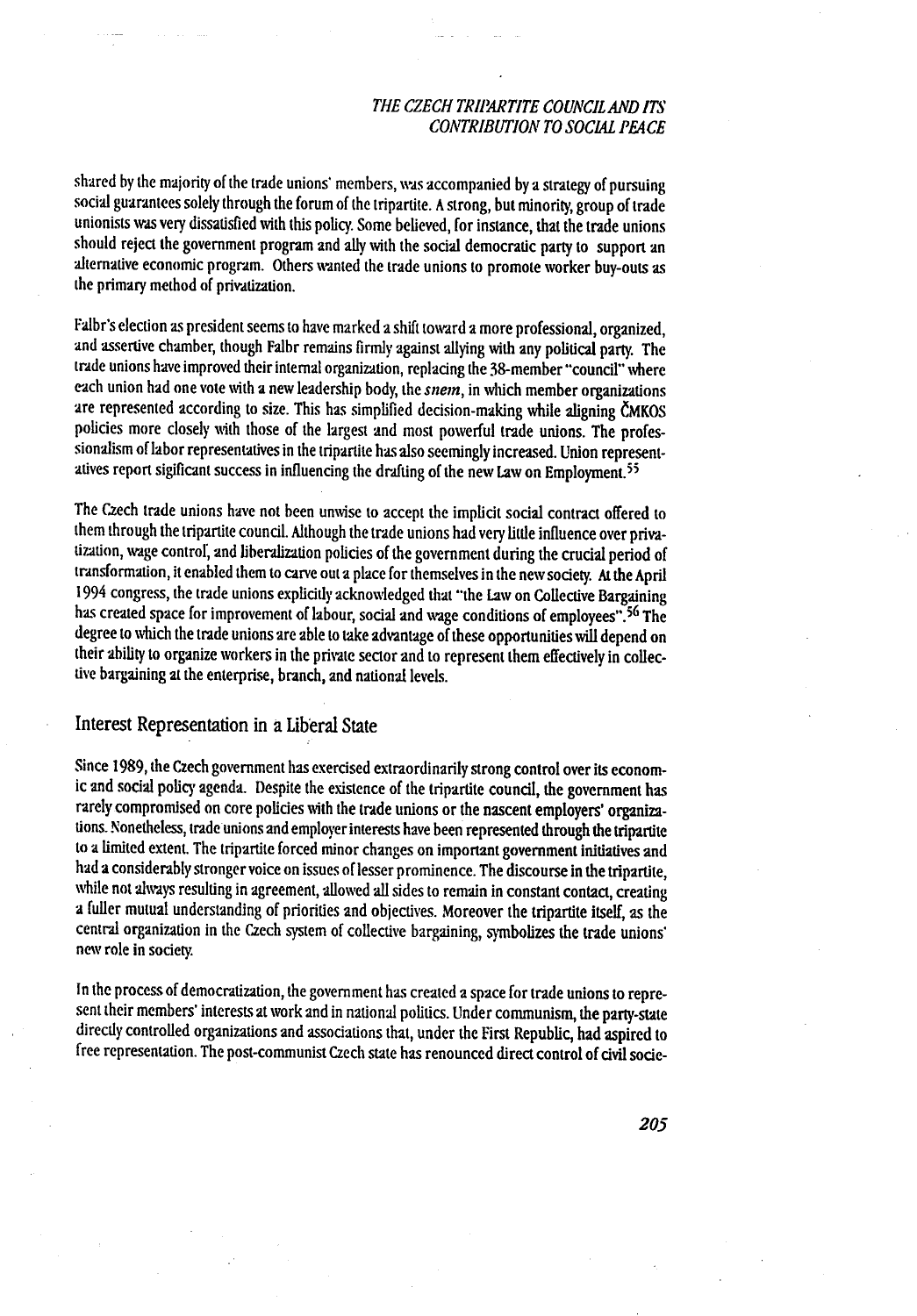ty, but its withdrawal has been carefully structured . Rather than leave behind a vacuum, post-1989 governments have defined new roles both for the state and for the associations of civil life, including the Czech and Moravian trade unions . Rapid economic reform demanded a certain degree of social coordination. The Czech state therefore created a system of consultation and collective bargaining acceptable to both sides . The Czech state remains exceedingly strong . The future of the tripartite and the system of labor relations in general will depend on the evolution of government priorities, the maturation of private capital, and the development of trade unions" organizational capacities .

#### REFERENCES

J.

<sup>1</sup> . Philippe Schmitter, "Still the Century of Corporatism?", in G . Lehmbruch and P. Schmiuer, eds ., Trends Toward Corporatist Intermediation, (London, 1979) .

f

2 . Peter Rutland, Workers" Responses to the Market Transition . (Unpublished manuscript, Wesleyan University, 1994 .) Vladislav Flek, "Tarifni Vyjednavani v Obdobi Prechodu k Tržni Ekonomice", Politicka ekonomie 9-10(1991), pp.783-809. Peter Rutland, "Thatcherism, Czech Style: Transition to Capitalism in the Czech Republic", Telos, no .94 (Winter 1992-93) .

3. Martin Myant, "Czech and Slovak Trade Unions", in Michael Waller and Martin Myant, eds., Parties, Trade Unions and Society in East-Central Europe, (Ilford, England, 1994), pp.59-84.

4 . Igor Tomes, "Social Policy and Protection in Czechoslovakia since 1989", in Stein Ringen and Claire Wallace, eds., Societies in Transition: East-Central Europe Today, vol.I. (Prague, 1993), pp.137-147.

5 . Vaclav Klaus, "Nedostatek pokory", Lidove noviny, 18 June 1994 .

6. Mitchell Orenstein, "The Political Success of Neo-Liberalism in the Czech Republic", CERGE-El Working Paper no.68 (June 1994) .

7. Jerzy Hausner and Witold Morawski, Tripartism in Poland. (Unpublished manuscript, University of Warsaw,1994 .)

8 . Czech Statistical Office, 1994 .

9. Institute for Public Opinion Research (IVVM), June 1994.

10. Adam Przeworski, Democracy and the market, (Cambridge, 199 1) . In later writings, Przeworski has argued that economic reform in new democracies requires accompanying social democratic programs. See Luiz Carlos Bresser Pereira, Jose Maria Maravall and Adam Przeworski, Economic Reforms in New Democracies: A Social Democratic Approach, (Cambridge, 1993) .

11 . Peter Rutland, "Thatcherism, Czech Style" . Rutland argues that, "The Czech government's acceptance of corporatism can be attributed to the underlying consensual nature of Czech political culture, a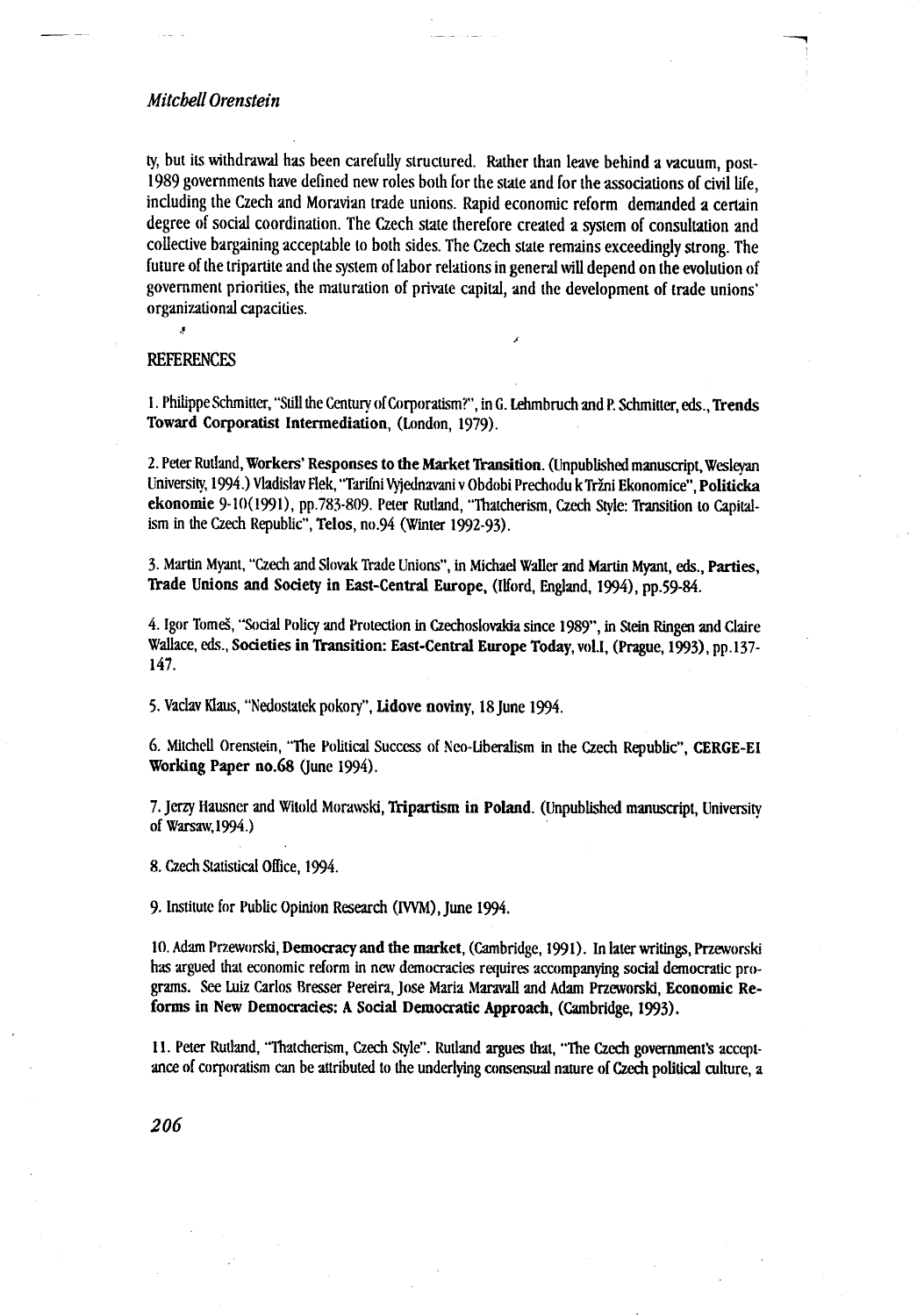willingness to replicate the labor institutions of neighboring Austria and Germany, and Klaus" own style of avoiding direct confrontations" (p .122) .

12. Tomeš, "Social Policy", p.143.

13 . Council of Economic and Social Agreement of the Czech Republic, "Council of Economic and Social Agreement of the Czech Republic", (Prague, 1993) .

14. Zdenka Mansfeldova, Tripartism in the Czech Republic. (Unpublished manuscript, Institute of Sociology, Czech Academy of Sciences, May 1994 .) A revised version of this paper should be published in a collected volume of the Institute for Labor Research, Budapest, and the International Labour Organization.

15 . Mark McLaughlin Hager, "Constructuring a New Liberal Capitalism", The American University Journal of International Law and Policy 7:3 (Spring 1992).

16 . Ivan Halek and Pavel Švejda, "Perspectivy tripartity", Narodni hospodarstvi 10 (1993) .

17. Prehled KSVS uloženych u MPSV ČR a učinnych v r. 1993, Ministry of Labor and Social Affairs (1994) .

18. Vladislav Flek et. al., The Unions of Employers in the Czech Republic. (Unpublished manuscript, March 1993, p. 9.) This paper should be available through the Friedrich Ebert Foundation in Prague, which sponsored this research.

19 . Igor Pleskot, Czech and Slovak Trade Union Movement in the Period of Transformation to a Civil Democratic Society, 1989-1993 . (Paper presented at the Third Prague International Workshop on Social Responses to Transformations in East-Central Europe, Central European University Prague, 6-8 May 1994.) Pleskot was the first Chairman of the Czech and Slovak Chamber of Trade Unions (ČSKOS) .

20 . Odborari a jejich hodnoceni odboru, Institute for Public Opinion Research (IVVM) (April 1994) .

21. Pleskot, Czech and Slovak Trade Union Movement, p.18.

22. Ekonom 50 (1993), p.23.

23 . "Projev premiera Vadava Klause na sjezdu ČMKOS", Prace, 9 April 1994 .

24. PlanEcon Report, 9:7-8 (March 1993), p.2.

25. Vladislav Flek et. al., The Unions of Employers in the Czech Republic, p.11.

26 . Vladislav Flek and Alena Buchtikova, Income Policy and Wage Development in the Czech Republic, Czech National Bank Institute of Economics, (Prague, 1994) .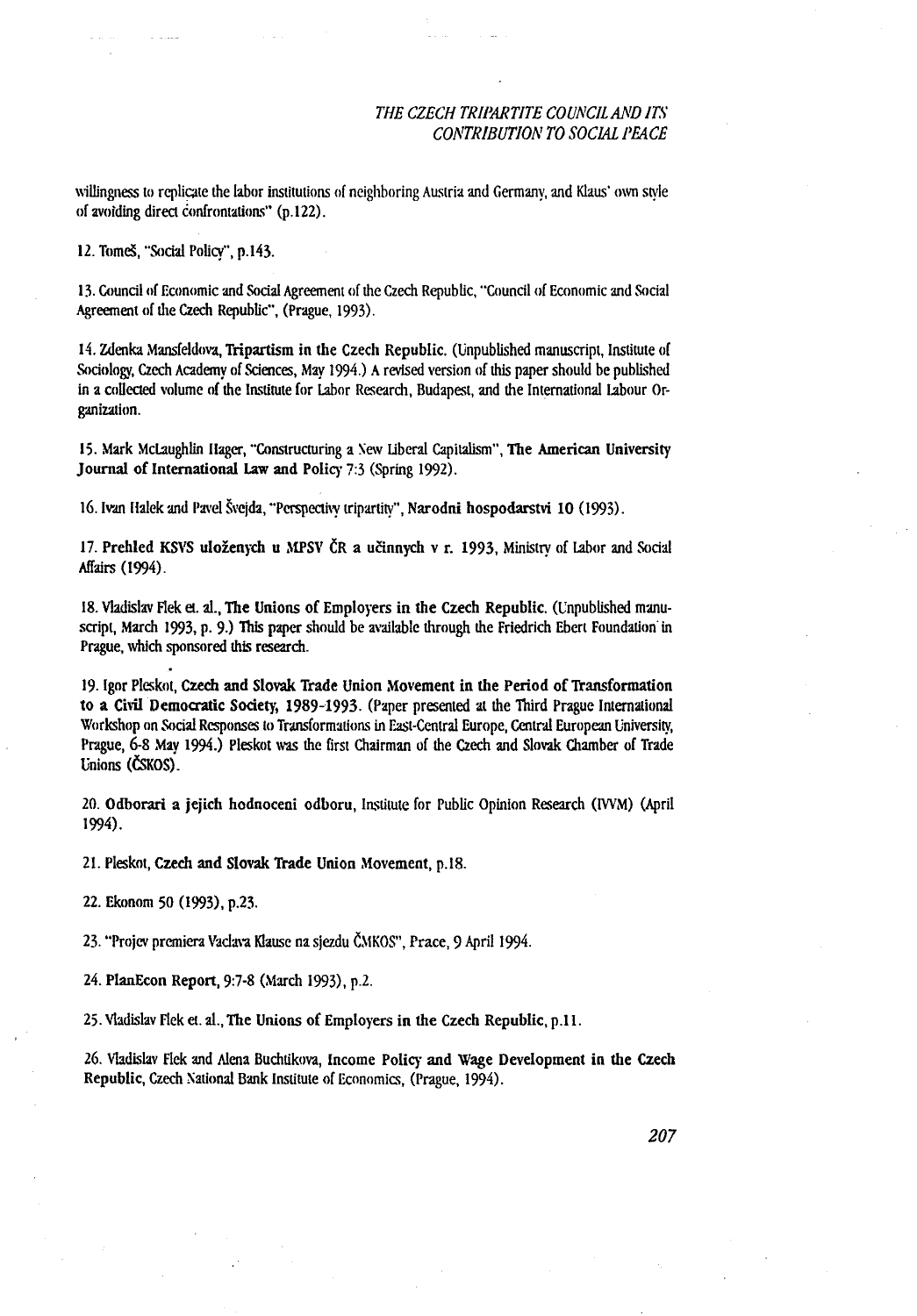45. "Kroky odboru budou čitelne", Prace, 11 April 1994.

46 . Rutland, Workers' Responses, p .35 .

47 . " Českym zamestnancum rakouskych firem by pry stačily nižši platy", Lidove noviny, 18 September 1994.

48. Myant, "Czech and Slovak Trade Unions", p.75.

49. Marcia E. Greenberg with Stephen B. Heintz, Removing the Barriers: Strategies to Assist the Long-term Unemployed, Institute for EastWest Studies (1994).

50. Fritz W. Scharpf, Crisis and Choice in European Social Democracy, (Ithaca and London, 1991), p.274.

51 . Programme of the Czech-Moravian Chamber of Trade Unions for the Years 1994-1998, ČMKOS (1994).

52 . The term "old structure" in Czech refers to any institution or individual associated with the former regime.

53. Pleskot, Czech and Slovak Trade Union Movement.

54. Myant, "Czech and Slovak Trade Unions", p.76.

55 . Interview with Ludek Rychly, Č MKOS, 23 September 1994 .

56. Resolution No.1 of the 1st Congress of Trade Unions Affiliated to the Czech-Moravian Chamber of Trade Unions, ČMKOS (1994).